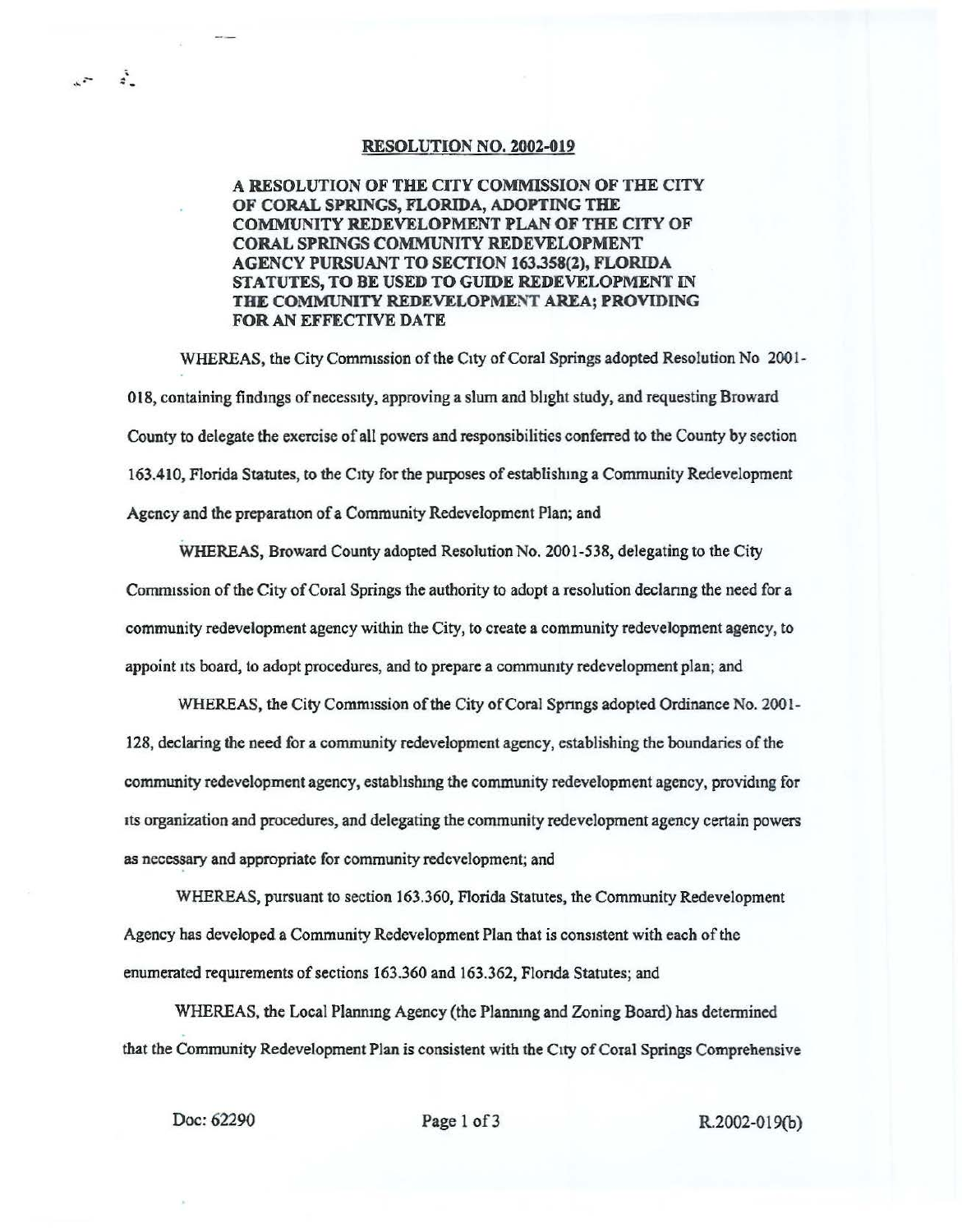Plan, and has provided a recommendation of approval to the Community Redevelopment Agency; and

WHEREAS, by Resolution No. 2002-019, the Community Redevelopment Agency has recommended that the City Commission approve the Community Redevelopment Plan; and

WHEREAS, the City Commission finds that a feasible method exists for the location of families who will be displaced from the community redevelopment area in decent, safe, and sanitary dwelling accommodations withm their means and without undue hardship to such families and in the event relocation is required, a specific relocation plan will be prepared and approved by the Community Redevelopment Agency; and

WHEREAS, the Urban and Landscape Design Guidelines mcluded as Appendix G to the Community Redevelopment Plan will afford maximum flexibility in future development initiatives and may be revised from time to time; and

WHEREAS, the City Commission finds that the community redevelopment plan conforms to the City of Coral Springs Comprehensive Plan; and

WHEREAS, the City Commission finds that the community redevelopment plan gives due consideration to the utilization of community policing innovations, to the provision of adequate park and recreational areas and facilities that may be desirable for neighborhood improvements, with special consideration for the health, safety, and welfare of children residing in the general vicinity of the site covered by the plan; and

WHEREAS, the City Commission finds that the Commumty Redevelopment Plan will afford maximum opportunity, consistent with the sound needs of the City of Coral Springs as a whole, for the rehabilitation or redevelopment of the community redevelopment area by private enterprise, now, therefore

BE IT RESOLVED BY THE CITY COMMISSION OF THE CITY OF CORAL SPRINGS, BROWARD COUNTY, FLORIDA, as follows:

Doc: 62290 **Page 2 of 3** R.2002-019(b)